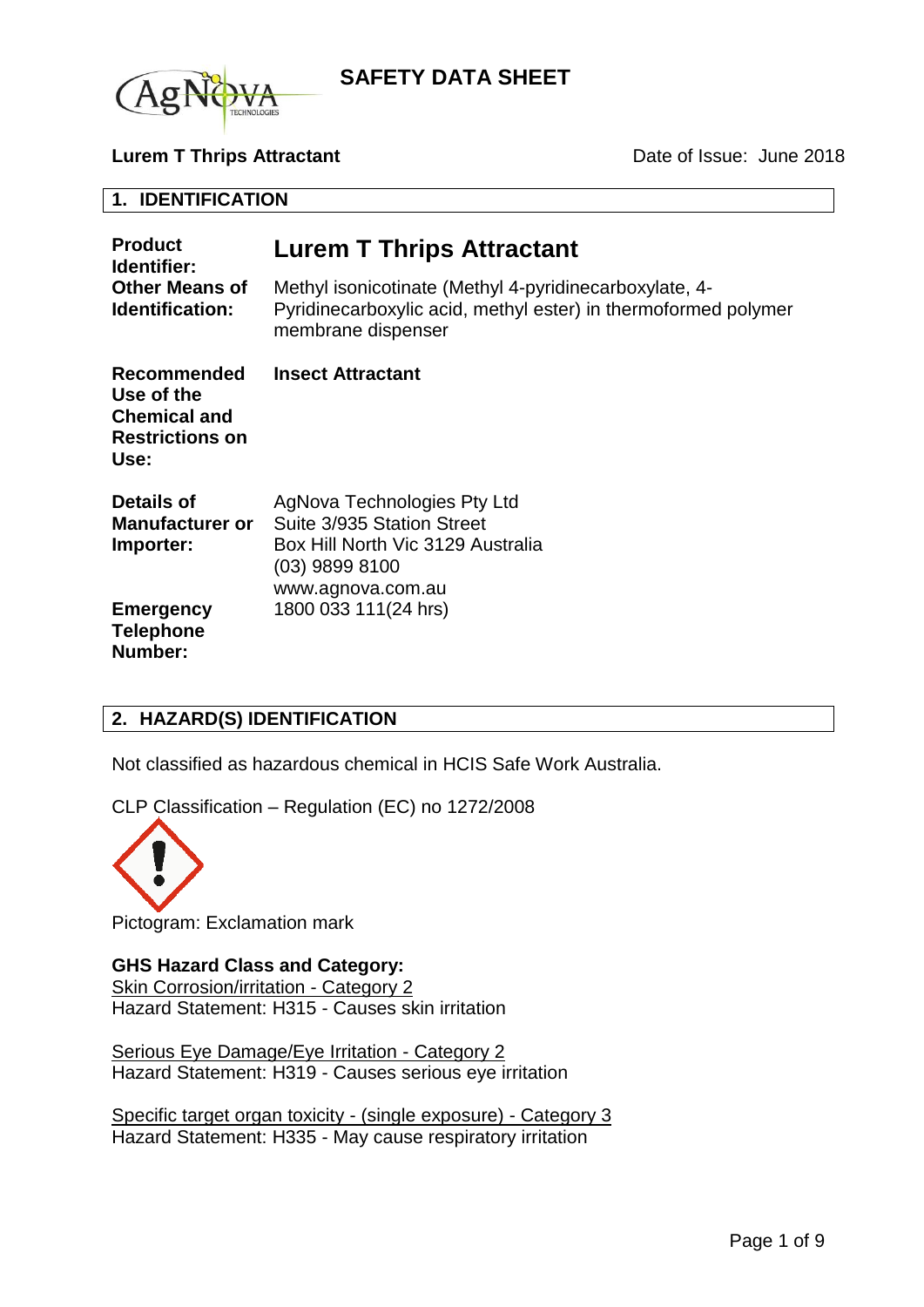

## **Lurem T Thrips Attractant Date of Issue: June 2018**

#### Precautionary Statements:

P305 + P351 + P338 - IF IN EYES: Rinse cautiously with water for several minutes. Remove contact lenses, if present and easy to do. Continue rinsing. P280 - Wear protective gloves/ protective clothing/ eye protection/ face protection.

| <b>ADG</b>             | This product is not classified as a Dangerous Good under the |
|------------------------|--------------------------------------------------------------|
| <b>Classification:</b> | Australian Code for the Transport of Dangerous Goods by Road |
|                        | and Rail. See section 14.                                    |
| <b>SUSMP</b>           | Not scheduled                                                |
| <b>Classification:</b> |                                                              |

## **3. COMPOSITION AND INFORMATION ON INGREDIENTS**

The product is a thermoformed polymer membrane dispenser that contains an attractant (methyl isonicotinate).

| Ingredients:                         |           | <b>CAS Number:   Classification:</b>      | <b>Concentration</b>    |
|--------------------------------------|-----------|-------------------------------------------|-------------------------|
| 4-Pyridinecarboxylic<br>acid, methyl | 2459-09-8 | Skin Irrit. (H315)<br>Eye Irrit. 2 (H319) | 2.5 mL per<br>dispenser |
| ester                                |           | <b>STOT SE 3 (H335)</b>                   |                         |

## **4. FIRST AID MEASURES**

**If poisoning occurs, immediately contact a doctor or Poisons Information Centre (Phone 13 11 26), and follow the advice given. Show this Safety Data Sheet to a doctor.**

#### **Description of Necessary First Aid Measures:**

| <b>General Advice:</b>                       | If symptoms persist, call a physician.                                                                                |
|----------------------------------------------|-----------------------------------------------------------------------------------------------------------------------|
| Inhalation:                                  | Move to fresh air. If breathing is difficult, give oxygen. Obtain<br>medical attention.                               |
| Ingestion:                                   | Clean mouth with water and drink plenty of water afterwards.                                                          |
| <b>Skin contact:</b>                         | Wash off immediately with plenty of water for at least 15 minutes.<br>Obtain medical attention.                       |
| Eye contact:                                 | Rinse immediately with plenty of water, also under the eyelids, for at<br>least 15 minutes. Obtain medical attention. |
| <b>Protection of</b><br><b>First-aiders:</b> | Use personal protective equipment.                                                                                    |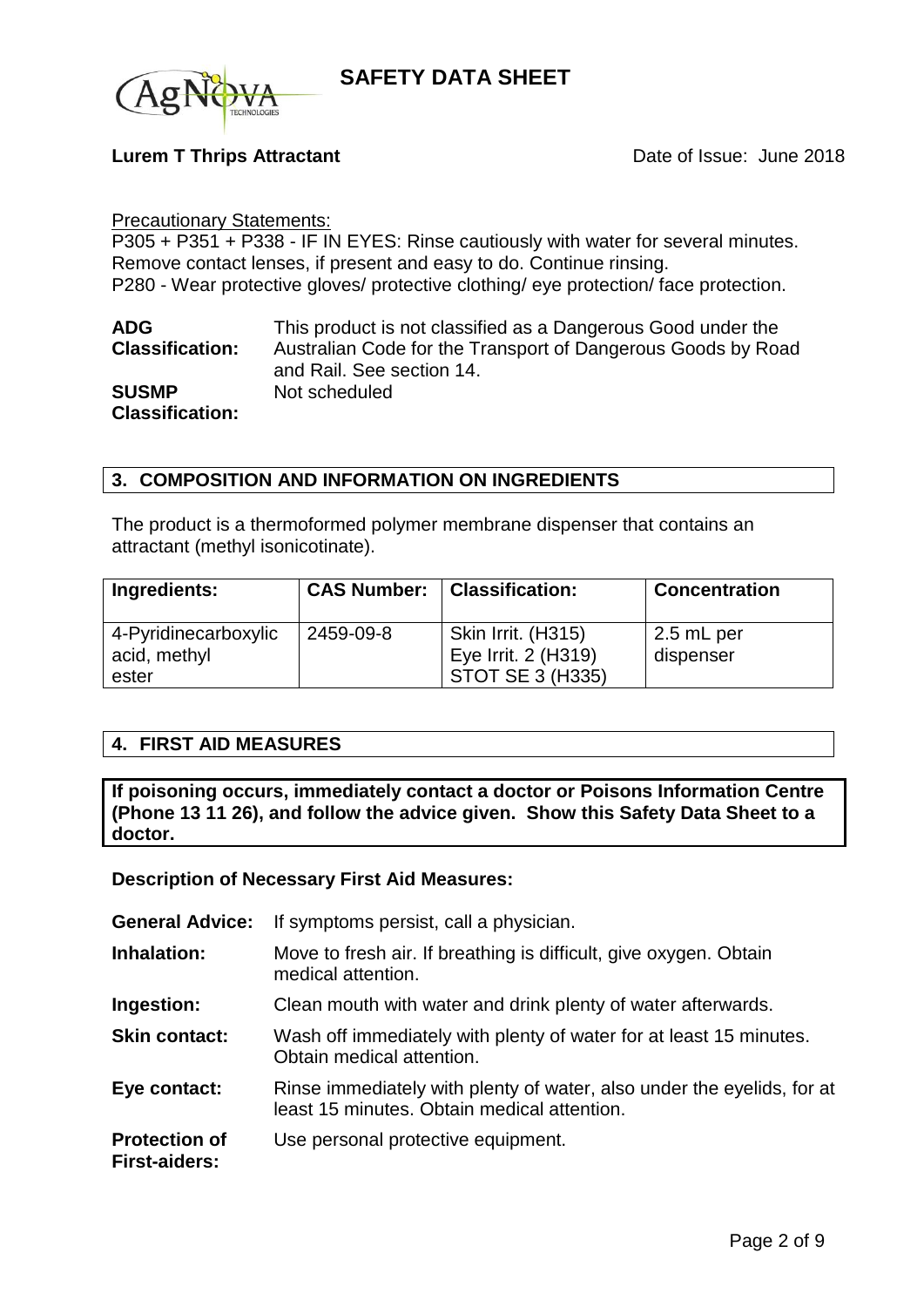

# **Lurem T Thrips Attractant Date of Issue: June 2018**

| <b>First Aid</b><br><b>Facilities:</b>                                                | Provide washing facilities in the workplace.                                                                         |
|---------------------------------------------------------------------------------------|----------------------------------------------------------------------------------------------------------------------|
| <b>Symptoms</b><br>Caused by<br><b>Exposure, Both</b><br><b>Acute and</b><br>Delayed: | None reasonably foreseeable. Symptoms of overexposure may be<br>headache, dizziness, tiredness, nausea and vomiting. |
| <b>Medical</b><br><b>Attention and</b><br><b>Special</b>                              | Treat symptomatically.                                                                                               |

# **5. FIRE FIGHTING MEASURES**

**Treatment:**

| <b>Suitable</b><br><b>Extinguishing</b><br>Media:                                                              | Use water spray, alcohol-resistant foam, dry chemical or carbon<br>dioxide.                                                                   |
|----------------------------------------------------------------------------------------------------------------|-----------------------------------------------------------------------------------------------------------------------------------------------|
| <b>Specific</b><br><b>Hazards Arising</b><br>from the<br><b>Chemical:</b>                                      | Combustible material. Flammable. Keep product and empty<br>container away from heat and sources of ignition. Risk of ignition.                |
|                                                                                                                | Containers may explode when heated.                                                                                                           |
|                                                                                                                | <b>Hazardous Combustion Products</b>                                                                                                          |
|                                                                                                                | Nitrogen oxides (NOx), Carbon monoxide (CO), Carbon dioxide<br>(CO2).                                                                         |
| <b>Special</b><br><b>Protective</b><br><b>Equipment and</b><br><b>Precautions for</b><br><b>Fire Fighters:</b> | As in any fire, wear self-contained breathing apparatus pressure-<br>demand, MSHA/NIOSH (approved or equivalent) and full protective<br>gear. |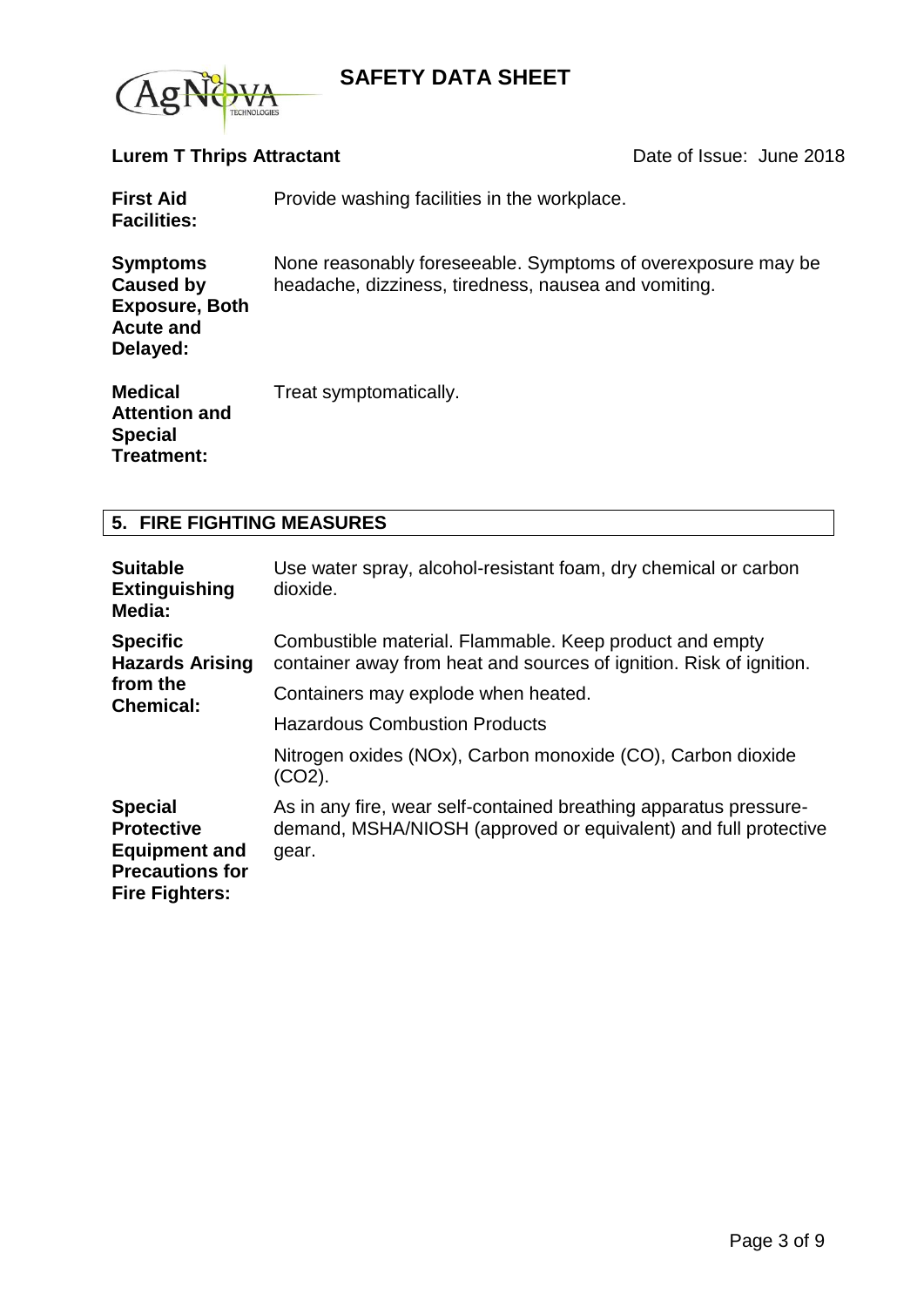

## **Lurem T Thrips Attractant Date of Issue: June 2018**

#### **6. ACCIDENTAL RELEASE MEASURES**

| <b>Personal</b><br>Precautions,<br><b>Protective</b><br><b>Equipment and</b><br><b>Emergency</b><br><b>Procedures:</b> | Use personal protective equipment. Ensure adequate ventilation.<br>Remove all sources of ignition. Take precautionary measures<br>against static discharges.                                                                                                                                                                                                                                                                                                                                                        |
|------------------------------------------------------------------------------------------------------------------------|---------------------------------------------------------------------------------------------------------------------------------------------------------------------------------------------------------------------------------------------------------------------------------------------------------------------------------------------------------------------------------------------------------------------------------------------------------------------------------------------------------------------|
| <b>Environmental</b><br><b>Precautions:</b>                                                                            | Should not be released into the environment.                                                                                                                                                                                                                                                                                                                                                                                                                                                                        |
| Methods and<br><b>Materials for</b><br><b>Containment and</b><br><b>Cleaning Up:</b>                                   | In the event of an accident causing breakage of dispensers and<br>leakage of contents, cover any spilt liquid with a suitable adsorbent<br>such as sand or earth, sweep up the earth with absorbed liquid<br>and broken dispensers, wrap the sweepings in several layers of<br>paper and dispose in a local authority land fill, or in a disposal pit<br>specifically established for the purpose of disposal of pesticide<br>containers. Do not contaminate waterways with broken dispensers<br>or their contents. |

#### **7. HANDLING AND STORAGE**

**Precautions for Safe Handling:** Wear personal protective equipment. Ensure adequate ventilation. Do not get in eyes, on skin, or on clothing. Avoid ingestion and inhalation. Keep away from open flames, hot surfaces and sources of ignition.

**Conditions for Safe Storage, including any Incompatibilit ies:** Store in a cool place in the tightly closed original packaging at temperatures of 0 to 5°C.

## **8. EXPOSURE CONTROLS AND PERSONAL PROTECTION**

| <b>Exposure</b><br><b>Control</b><br><b>Measures:</b> | No exposure standard allocated. |
|-------------------------------------------------------|---------------------------------|
| <b>Biological</b><br><b>Monitoring:</b>               | No biological limit allocated.  |
| <b>Control</b><br><b>Banding:</b>                     | No information available        |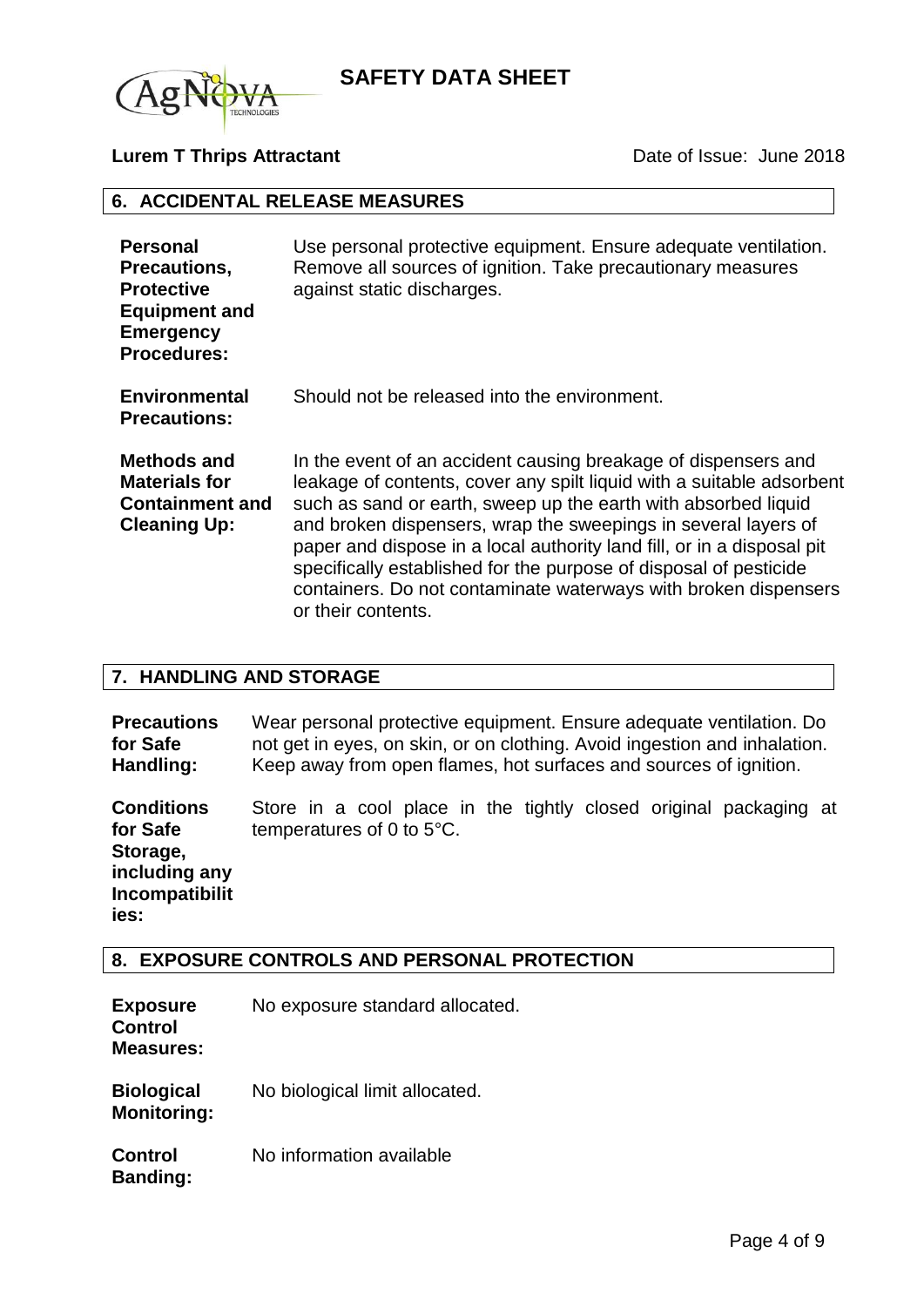## **Lurem T Thrips Attractant Date of Issue: June 2018**

| <b>Engineering</b><br><b>Controls:</b><br><b>Individual</b><br><b>Protection</b><br><b>Measures, for</b><br>example,<br><b>Personal</b><br><b>Protective</b><br><b>Equipment</b><br>(PPE): | Ensure adequate ventilation, especially in confined areas. Ventilation<br>systems. Ensure that eyewash stations and safety showers are<br>close to the workstation location.<br>Wherever possible, engineering control measures such as the isolation<br>or enclosure of the process, the introduction of process or equipment<br>changes to minimise release or contact, and the use of properly<br>designed ventilation systems, should be adopted to control hazardous<br>materials at source.<br>Eye Protection: Safety glasses with side-shields or goggles (European<br>standard - EN 166)<br>Hand protection: Protective gloves, natural rubber, nitrile rubber,<br>neoprene, PVC (EN 374). Inspect gloves before use. Please observe<br>the instructions regarding permeability and breakthrough time which<br>are provided by the supplier of the gloves. (Refer to manufacturer/<br>supplier for information). Ensure gloves are suitable for the task:<br>Chemical compatibility, Dexterity, Operational conditions, User<br>susceptibility, e.g. sensitisation effects, also take into consideration the<br>specific local conditions under which the product is used, such as the<br>danger of cuts, abrasion. Remove gloves with care avoiding skin<br>contamination.<br>Skin and body protection: Long sleeved clothing.<br>Respiratory protection: Wear a NIOSH/MSHA or European Standard<br>EN 149 approved full-facepiece airline respirator in the positive<br>pressure mode with emergency escape provisions. To protect the<br>wearer, respiratory protective equipment (RPE) must be the correct fit<br>and be used and maintained properly. |
|--------------------------------------------------------------------------------------------------------------------------------------------------------------------------------------------|--------------------------------------------------------------------------------------------------------------------------------------------------------------------------------------------------------------------------------------------------------------------------------------------------------------------------------------------------------------------------------------------------------------------------------------------------------------------------------------------------------------------------------------------------------------------------------------------------------------------------------------------------------------------------------------------------------------------------------------------------------------------------------------------------------------------------------------------------------------------------------------------------------------------------------------------------------------------------------------------------------------------------------------------------------------------------------------------------------------------------------------------------------------------------------------------------------------------------------------------------------------------------------------------------------------------------------------------------------------------------------------------------------------------------------------------------------------------------------------------------------------------------------------------------------------------------------------------------------------------------------------------------------------------|
| <b>Thermal</b><br>Hazards:                                                                                                                                                                 | No information available.                                                                                                                                                                                                                                                                                                                                                                                                                                                                                                                                                                                                                                                                                                                                                                                                                                                                                                                                                                                                                                                                                                                                                                                                                                                                                                                                                                                                                                                                                                                                                                                                                                          |
| <b>Hygiene</b><br><b>Measures:</b>                                                                                                                                                         | Handle in accordance with good industrial hygiene and safety practice.                                                                                                                                                                                                                                                                                                                                                                                                                                                                                                                                                                                                                                                                                                                                                                                                                                                                                                                                                                                                                                                                                                                                                                                                                                                                                                                                                                                                                                                                                                                                                                                             |
| <b>Environment</b><br>al Exposure<br><b>Controls:</b>                                                                                                                                      | No information available.                                                                                                                                                                                                                                                                                                                                                                                                                                                                                                                                                                                                                                                                                                                                                                                                                                                                                                                                                                                                                                                                                                                                                                                                                                                                                                                                                                                                                                                                                                                                                                                                                                          |

## **9. PHYSICAL AND CHEMICAL PROPERTIES**

For Methyl Isonicotinate:

| Appearance: | Amber - dark brown clear liquid |
|-------------|---------------------------------|
| Odour:      | Characteristic                  |

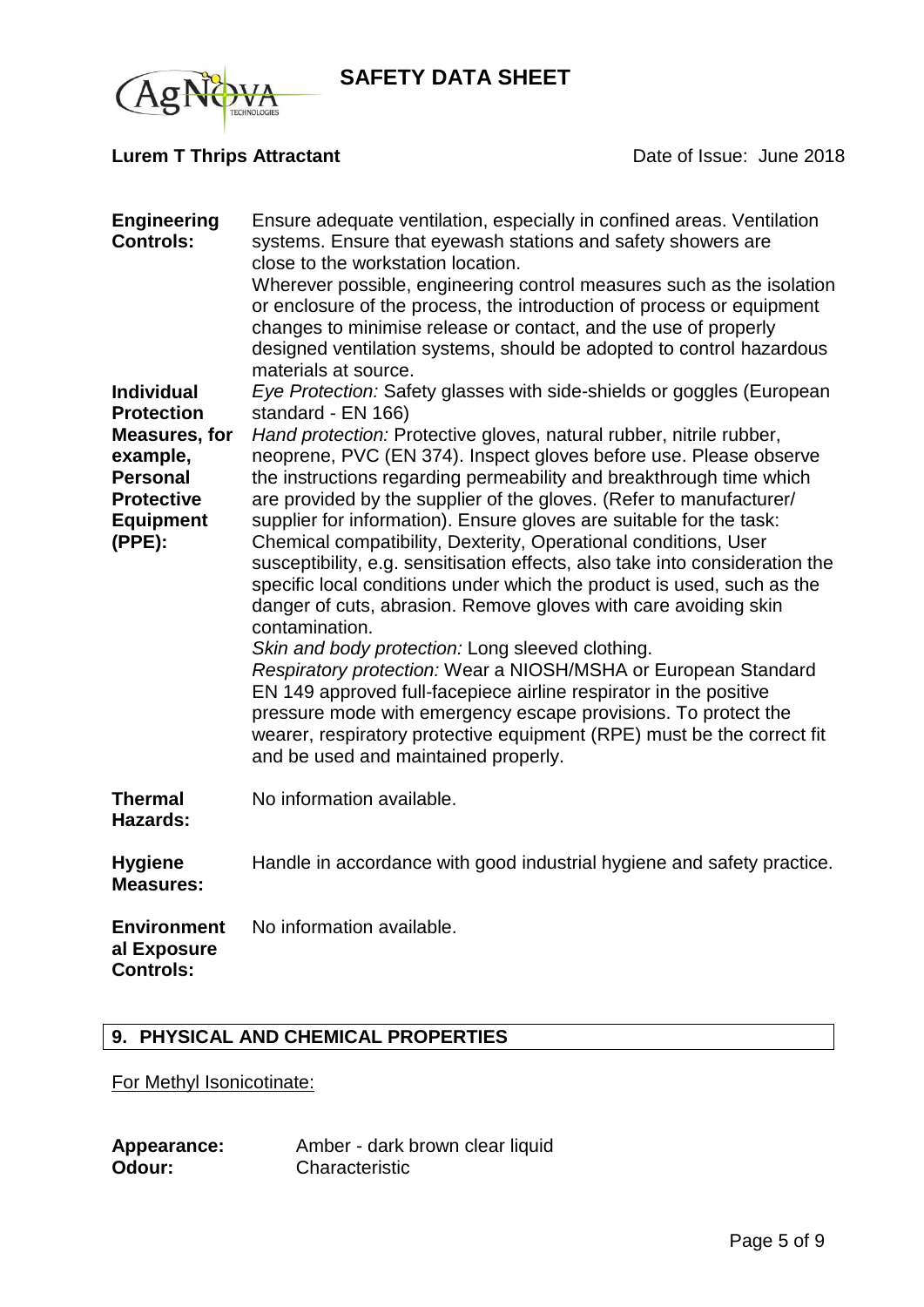

# **Lurem T Thrips Attractant Date of Issue: June 2018**

| <b>Vapour Pressure:</b>  | No data available                                                |
|--------------------------|------------------------------------------------------------------|
| <b>Vapour Density:</b>   | 4.73 (Air = $1.0$ )                                              |
| <b>Boiling Point:</b>    | 207-209°C at 760 mmHg                                            |
| <b>Melting Point:</b>    | $8.5^{\circ}$ C                                                  |
| <b>Solubility:</b>       | No information available                                         |
| <b>Density:</b>          | 1.161                                                            |
| pH:                      | No data available                                                |
| <b>Flash Point:</b>      | $82^{\circ}$ C                                                   |
| <b>Flammability:</b>     | Not applicable, liquid                                           |
| <b>Evaporation Rate:</b> | No data available                                                |
| <b>Auto-Ignition</b>     | No data available                                                |
| Temperature:             |                                                                  |
| <b>Partition</b>         | No data available                                                |
| coefficient: n-          |                                                                  |
| octanol/water            |                                                                  |
| <b>Decomposition</b>     | No data available                                                |
| temperature:             |                                                                  |
| <b>Explosive</b>         | No information available. Explosive air/vapour mixtures possible |
| <b>Properties:</b>       |                                                                  |
| <b>Viscosity:</b>        | No data available                                                |
| Oxidizing                | No information available                                         |
| properties:              |                                                                  |

# **10.STABILITY AND REACTIVITY**

| <b>Reactivity:</b>                                             | None known, based on information available.                                                              |
|----------------------------------------------------------------|----------------------------------------------------------------------------------------------------------|
| <b>Chemical</b><br><b>Stability:</b>                           | Stable under normal conditions.                                                                          |
| <b>Possibility of</b><br><b>Hazardous</b><br><b>Reactions:</b> | None under normal processing. Hazardous polymerization - no<br>information available.                    |
| <b>Conditions to</b><br>Avoid:                                 | Incompatible products, Excess heat, Keep away from open flames,<br>hot surfaces and sources of ignition. |
| Incompatible<br><b>Materials:</b>                              | Strong oxidizing agents, strong acids, strong bases.                                                     |
| <b>Hazardous</b><br><b>Decomposition</b><br><b>Products:</b>   | Nitrogen oxides (NOx), Carbon monoxide (CO), Carbon dioxide<br>(CO <sub>2</sub> )                        |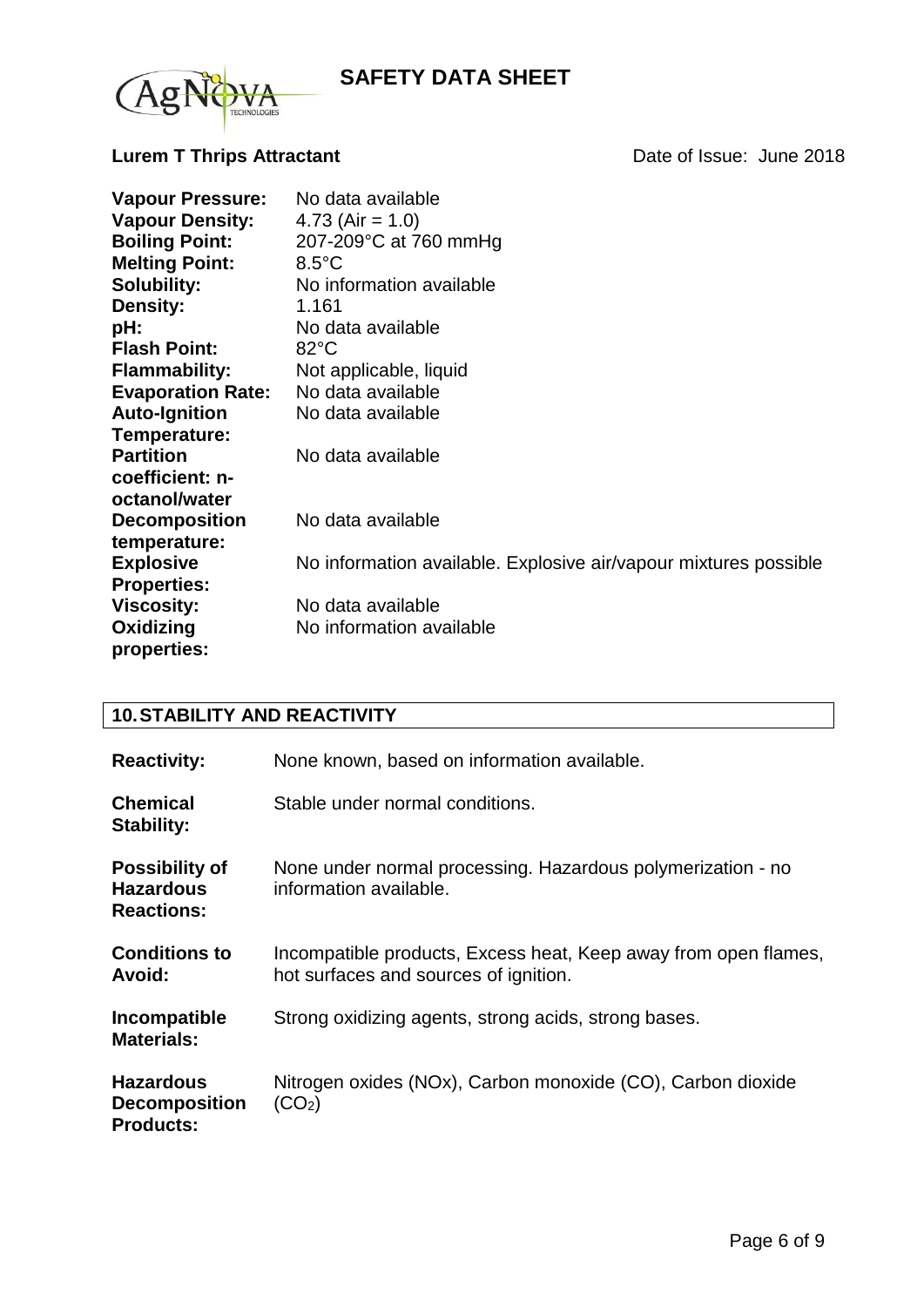

# **Lurem T Thrips Attractant Date of Issue: June 2018**

# **11.TOXICOLOGICAL INFORMATION**

| <b>Acute Toxicity:</b><br><b>Oral Toxicity:</b>                                                      | No data available.<br>No data available.                                        |
|------------------------------------------------------------------------------------------------------|---------------------------------------------------------------------------------|
| <b>Dermal Toxicity:</b>                                                                              | No data available.                                                              |
| <b>Inhalation</b><br><b>Toxicity:</b>                                                                | No data available.                                                              |
| <b>Skin Corrosion/</b><br><b>Irritation:</b>                                                         | Category 2                                                                      |
| <b>Serious Eye</b><br>Damage/<br><b>Irritation:</b>                                                  | Category 2                                                                      |
| <b>Respiratory or</b><br><b>Skin</b><br><b>Sensitisation:</b>                                        | No data available.                                                              |
| <b>Germ Cell</b><br><b>Mutagenicity:</b>                                                             | No data available.                                                              |
| Carcinogenicity:                                                                                     | No data available. There are no known carcinogenic chemicals in<br>this product |
| <b>Reproductive</b><br><b>Toxicity:</b>                                                              | No data available.                                                              |
| <b>Specific Target</b><br><b>Organ Toxicity</b><br>(STOT) – Single<br><b>Exposure:</b>               | Category 3                                                                      |
| <b>Specific Target</b><br><b>Organ Toxicity</b><br>$(STOT)$ –<br><b>Repeated</b><br><b>Exposure:</b> | No data available.                                                              |
| <b>Aspiration</b><br>Hazard:                                                                         | No data available.                                                              |
| <b>Other Adverse</b><br><b>Effects:</b>                                                              | The toxicological properties have not been fully investigated.                  |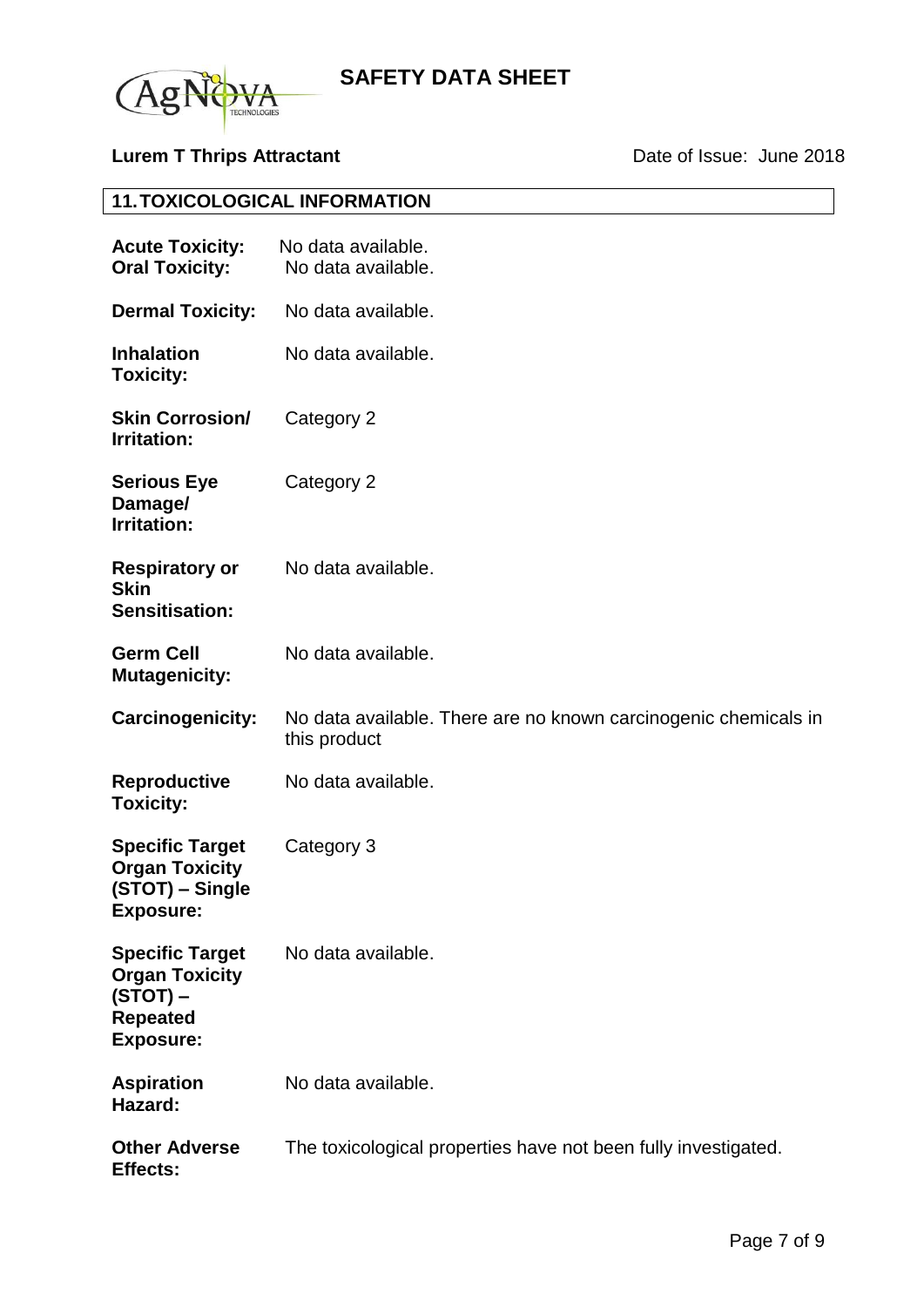

## **Lurem T Thrips Attractant Date of Issue: June 2018**

## **Symptoms and Health Effects Related to Exposure:**

Symptoms of overexposure may be headache, dizziness, tiredness, nausea and vomiting.

## **12.ECOLOGICAL INFORMATION**

- **Ecotoxicity:** Do not empty into drains.
- **Persistence and Degradability:** No information available **Bioaccumulative**  No information available
- **Potential:**
- **Mobility in Soil:** No information available
- **Other Adverse Effects:** This product does not contain any known or suspected substance that may cause adverse effects

## **13.DISPOSAL CONSIDERATIONS**

#### **Disposal Containers and Methods:**

These dispensers can be manually gathered and disposed of with municipal rubbish. Empty containers and product should not be burnt.

## **14.TRANSPORT INFORMATION**

| <b>Transport</b>         | This product is not classified as a Dangerous Good under the              |
|--------------------------|---------------------------------------------------------------------------|
| <b>Classification:</b>   | Australian Code for the Transport of Dangerous Goods by Road<br>and Rail. |
| <b>UN Number:</b>        | Not regulated                                                             |
| <b>Proper Shipping</b>   | Not regulated                                                             |
| <b>Name or Technical</b> |                                                                           |
| Name:                    |                                                                           |
| <b>Transport Hazard</b>  | Not regulated                                                             |
| <b>Class:</b>            |                                                                           |
| <b>Packing Group:</b>    | Not regulated                                                             |
| <b>Environmental</b>     | No hazards identified                                                     |
| <b>Hazards for</b>       |                                                                           |
| <b>Transport</b>         |                                                                           |
| <b>Purposes:</b>         |                                                                           |